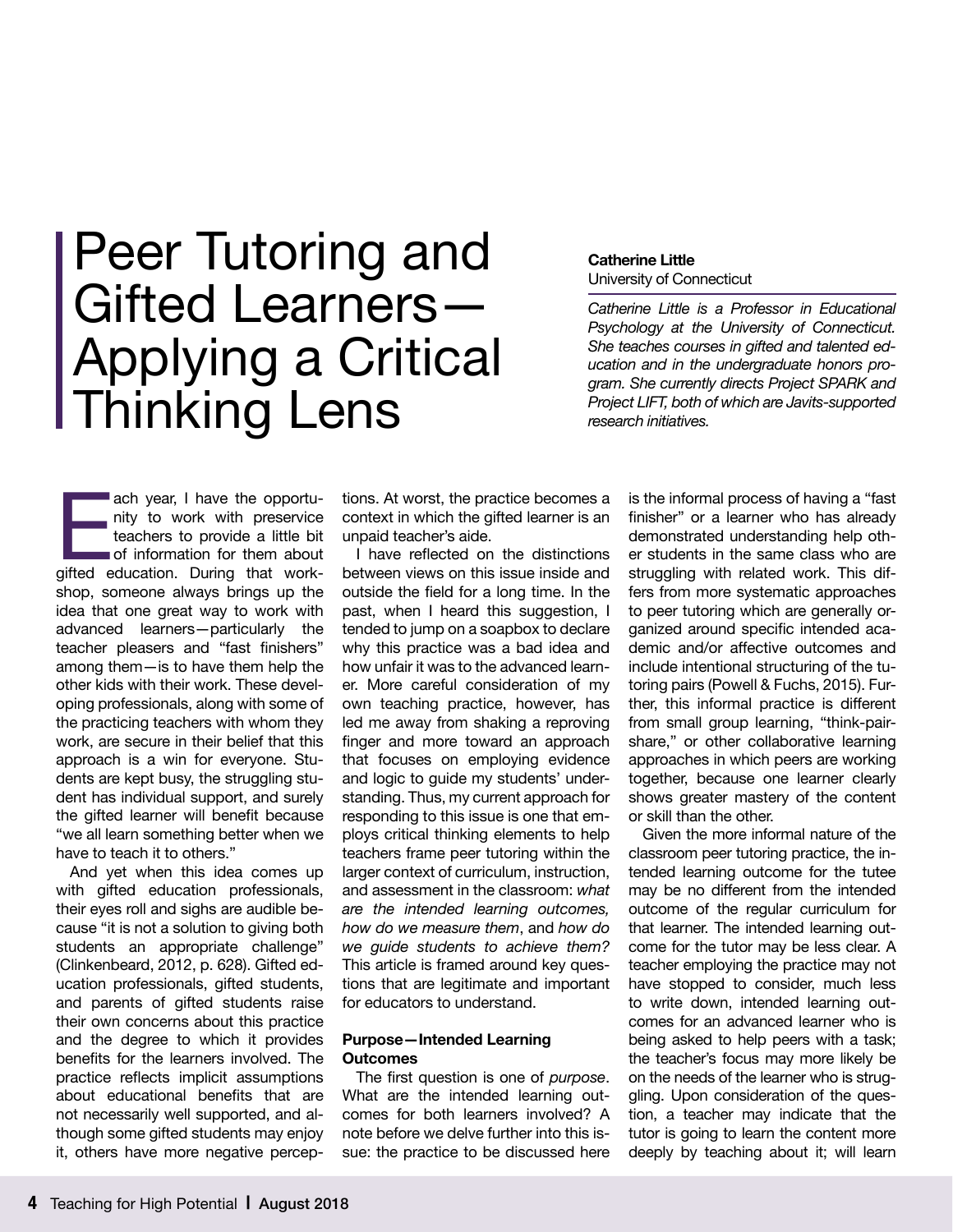something about helping others; or will develop some leadership skills. Once a learning outcome is defined, however, another question immediately follows.

#### **Evidence and Inference— Assessment Strategy**

The next legitimate question is one of *evidence*: How is progress toward the learning outcome to be measured? This question is more difficult to answer than the question of purpose. In most cases, teachers are unlikely to have a specific assessment strategy in place for determining progress toward a vague learning outcome of "learning something more deeply by teaching it to someone else." Once again, assessment for the tutee may be just the original assessment plan in place around the objectives, but for the tutor the question may become more challenging. Further, learning outcomes related to helping others (e.g., empathy; leadership skills) are not necessarily easy to measure, nor are they likely to be a priority for assessment in a busy classroom.

A different question of evidence is the grounding of the practice in research. Peer tutoring has been studied and described in the research literature, and researchers have described positive results related to both academic and affective outcomes (e.g., Harris & Meltzer, 2015; Topping, 2005). However, most of the literature focuses on outcomes for the tutee with fewer studies focused on outcomes for the tutor; and those that do address tutor outcomes are somewhat mixed. Some studies have found positive results related to social and emotional outcomes for students involved in both roles in peer tutoring, including increases in helping behaviors (Topping, 2005). In one study, Park and Oliver (2009) found that science teachers reported positive effects on gifted students serving as peer tutors, though most of those effects were related to understanding their peers, with no documented attention to academic growth gains. Such results are an argument for the use of peer tutoring for social learning purposes, although again the question would be whether those are the intended learning outcomes and how they are assessed. Further, with these and other proposed learning outcomes for the tutor, the question beyond the

*purpose* and the *evidence of progress* must focus on the supports and experiences students have along the way.

#### **Assumptions about Learning and Implications for Instruction**

Between establishing intended learning outcomes and assessing progress, teachers engage in the centerpiece of their work—providing instruction. The profession of teaching is grounded in a central *assumption* that teachers actively engage students in learning activities to move them from one level of skill or understanding to another. Therefore, a key question for a teacher employing a gifted peer tutor is linked to our assumptions about learning and teaching: What instruction is provided to guide the learner toward the intended learning outcomes?

The research literature on peer tutoring demonstrates consistent attention to the issue of *tutor training* as an important component of success in peer tutoring. One of the most extensively reported peer tutoring models, the Peer-Assisted Learning Strategies (PALS) approach, includes specific attention to training for students involved in peer tutoring as tutors and tutees: "With an evidence-based peer-tutoring program like PALS, students are assigned specific roles within the pair and provided with training in how to work productively" (Powell & Fuchs, 2015, p. 189). Several researchers have highlighted that untrained tutors are more likely to "tell" than to teach (Roscoe & Chi, 2007) and that they may be ineffective in error correction and use of feedback (Topping et al., 2012). It is important that teachers consider the difference between building someone's understanding (knowledge building) and telling them stepby-step exactly what to do (knowledge telling), with little attention to how well those steps are internalized. Roscoe and Chi demonstrated that untrained tutors tended to default toward knowledge-telling behaviors. Thus, employing peer tutoring without training may be limited in its effectiveness for *both* learners in a peer-tutoring pair. In the informal context of employing a gifted learner to help another learner in the classroom, training for the tutor may be limited at best.

Many teachers who employ the prac-

tice of having gifted students help other students are likely doing so in good faith, grounded in the widespread belief that the practice is beneficial to both learners. If pressed, they would be able to identify learning outcomes that are possible (if not originally specified) for both learners in a tutoring pair, and to propose ways that they *could* assess their tutor. Yet rarely are they likely to have provided systematic instructional support for their tutors, and more rarely still will they assess the "deeper learning" they presume to be occurring. Consequently, the practice is not defensible as a purposeful learning experience for the student providing the tutoring—and might not be for the student being tutored either.

#### **Conclusion**

I cannot guarantee that all of my preservice teachers have gone on to use peer tutoring only when it is fully grounded in training for the tutor with careful attention to intended outcomes and systematic assessment. Yet I expect that some of them, at least, are more likely to stop and think before using a "help so-and-so" strategy to keep their teacher-pleasing fast finishers busy in the classroom. A classroom-based tutoring strategy may offer learning opportunities for students with a wide range of needs and talents, if certain criteria are met: the evidence underscores the importance of logically questioning the purpose for the practice, the degree of instructional support provided, and the methods used to evaluate the educational value of the approach. The questions presented here are intended to encourage critical thinking about the practice—not to appeal to an emotional response of what is fair or not for the gifted learner, but rather to focus on solid practice of linking intended outcomes, learning activities, and assessment approaches as the basis for classroom experiences for all learners. **THP** 

#### **References**

- Clinkenbeard, P. R. (2012). Motivation and gifted students: Implications of theory and research. *Psychology in the Schools, 49*, 622-630. DOI: 10.1002/pits.21628
- Harris, K. R., & Meltzer, L. (Eds.) (2015). *The power of peers in the classroom: Enhancing learning and social skills*. New York,